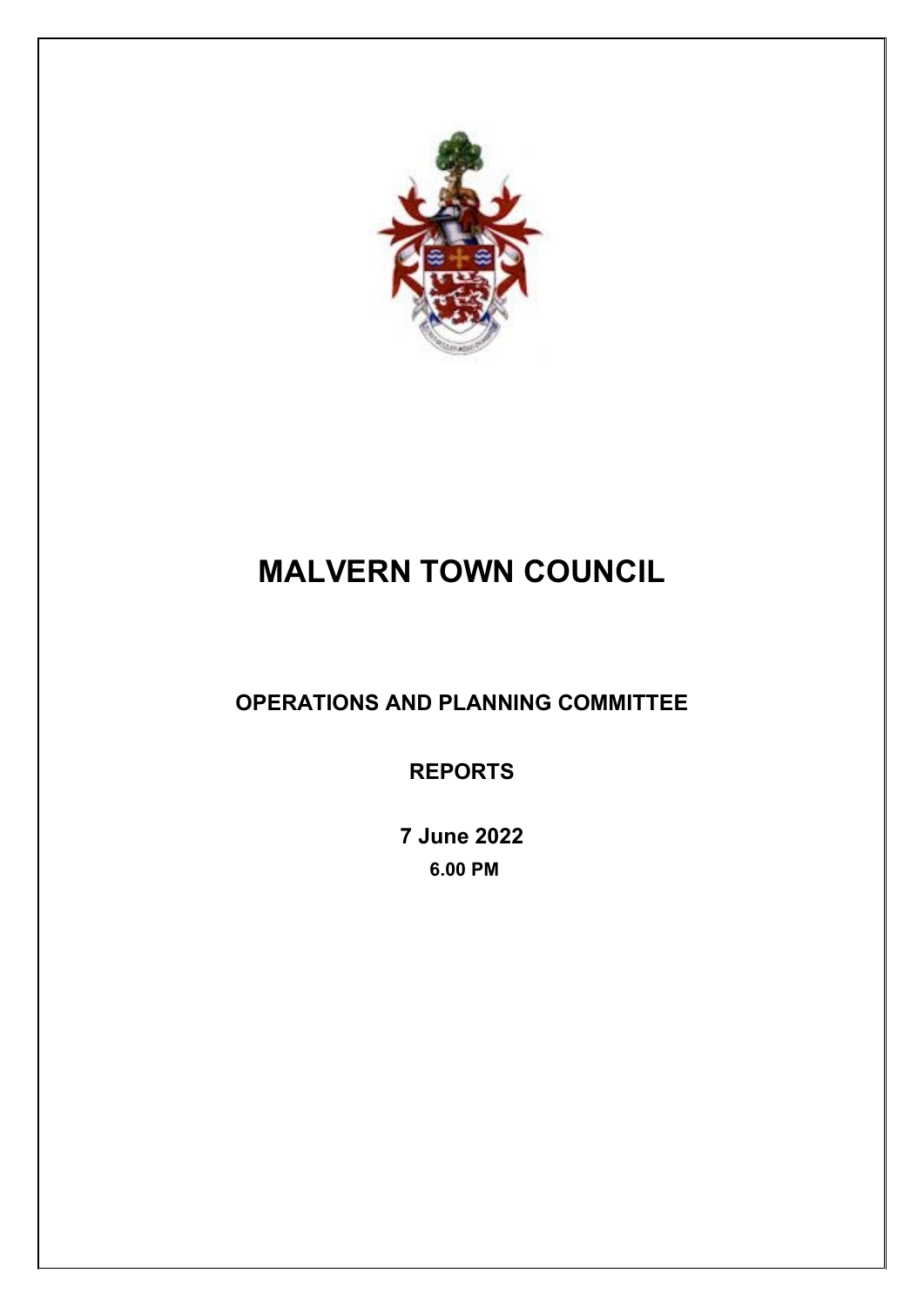### **MALVERN TOWN COUNCIL**

**Town Clerk** 28-30 Belle Vue Terrace Malvern **Worcs WR14 4PZ** Tel: 01684 566667



31 May 2022

townclerk@malvern-tc.org.uk www.malverntowncouncil.org

#### MEETING OPEN TO MEMBERS OF THE PUBLIC

To Members of the Operations and Planning Committee (Quorum 6):

Cllrs C Bovey, L Lambeth, J Leibrandt, L Lowton, D Mead, C Palmer, P Smith, D Watkins.

#### All other Members of the Town Council for information only

You are hereby invited to attend a meeting of the Operations and Planning Committee to be held in The Council Chamber, Belle Vue Terrace, Malvern on Tuesday 7 June 2022, commencing at 6.00 pm for the transaction of the business shown on the Agenda below.

 $\sqrt{T}$ 

**Linda Blake Town Clerk** 

| No.                                                                                                                                                                                                                                | <b>Agenda Item</b>                                                                                                   |  |  |  |  |  |  |  |  |
|------------------------------------------------------------------------------------------------------------------------------------------------------------------------------------------------------------------------------------|----------------------------------------------------------------------------------------------------------------------|--|--|--|--|--|--|--|--|
| 1.                                                                                                                                                                                                                                 | <b>Election of Chairman</b>                                                                                          |  |  |  |  |  |  |  |  |
|                                                                                                                                                                                                                                    | To elect a Chairman of the Operations and Planning Committee for 2022/23                                             |  |  |  |  |  |  |  |  |
| 2.                                                                                                                                                                                                                                 | <b>Election of Vice-Chairman</b>                                                                                     |  |  |  |  |  |  |  |  |
|                                                                                                                                                                                                                                    | To elect a Vice-Chairman of the Operations and Planning Committee for 2022/23                                        |  |  |  |  |  |  |  |  |
| 3.                                                                                                                                                                                                                                 | <b>Apologies for Absence</b>                                                                                         |  |  |  |  |  |  |  |  |
|                                                                                                                                                                                                                                    | To receive and note apologies for absence                                                                            |  |  |  |  |  |  |  |  |
| 4.                                                                                                                                                                                                                                 | <b>Declarations of Interest</b>                                                                                      |  |  |  |  |  |  |  |  |
|                                                                                                                                                                                                                                    | To receive declarations of disclosable pecuniary interests and other disclosable<br>interests                        |  |  |  |  |  |  |  |  |
| 5.                                                                                                                                                                                                                                 | <b>Minutes of Previous Meeting</b>                                                                                   |  |  |  |  |  |  |  |  |
|                                                                                                                                                                                                                                    | To receive and confirm as a correct record the Minutes of the previous Operations<br>and Planning Committee meeting: |  |  |  |  |  |  |  |  |
|                                                                                                                                                                                                                                    | 27 April 2022 (previously circulated)<br>➤                                                                           |  |  |  |  |  |  |  |  |
|                                                                                                                                                                                                                                    | <b>Public Participation</b>                                                                                          |  |  |  |  |  |  |  |  |
| The Meeting will be adjourned for public participation when the Chairman will invite<br>members of the public to present their questions, statements or petitions submitted<br>under the Council's Public Participation Procedure. |                                                                                                                      |  |  |  |  |  |  |  |  |
|                                                                                                                                                                                                                                    | Presentation by Mr David Fellows, Development at Guarlford, Malvern, Passivhaus                                      |  |  |  |  |  |  |  |  |
| 6.                                                                                                                                                                                                                                 | <b>Grave Restoration Proposal from Friends of Malvern Cemeteries</b>                                                 |  |  |  |  |  |  |  |  |
|                                                                                                                                                                                                                                    | Report OC01/22 to follow<br>$\blacktriangleright$                                                                    |  |  |  |  |  |  |  |  |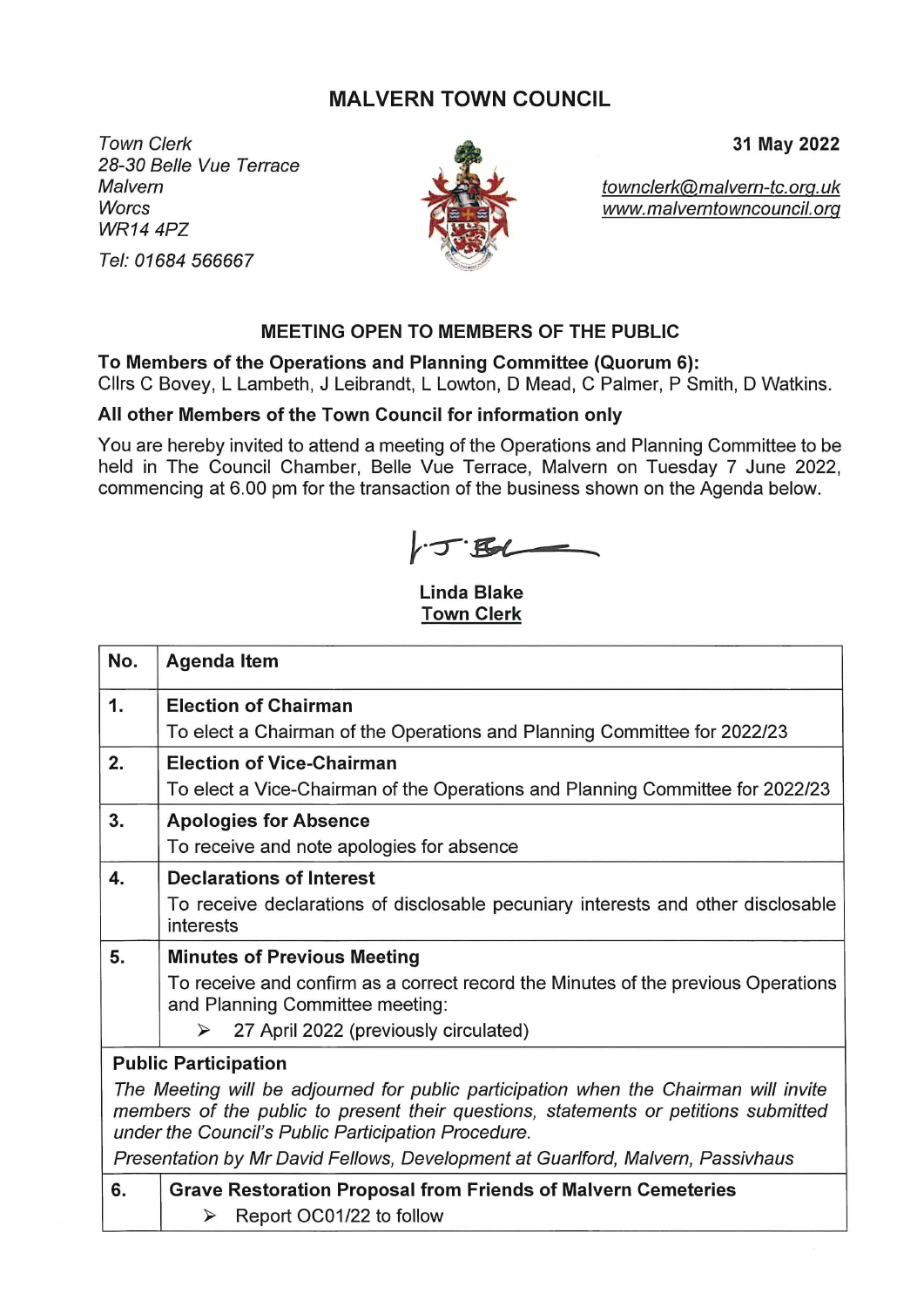| 7.  | <b>Rosebank Gardens</b><br>Verbal update                                     |
|-----|------------------------------------------------------------------------------|
| 8.  | <b>Work Programme and Operations Update</b><br>Report OC02/22 to follow<br>⋗ |
| 9.  | <b>Town Council Events</b><br><b>Verbal Update</b><br>➤                      |
| 10. | <b>Planning Consultations</b><br>Report OC03/22 to follow                    |
| 11. | <b>Date of Next Meeting</b><br>Wednesday 6 July 2022 at 6.00 pm<br>⋗         |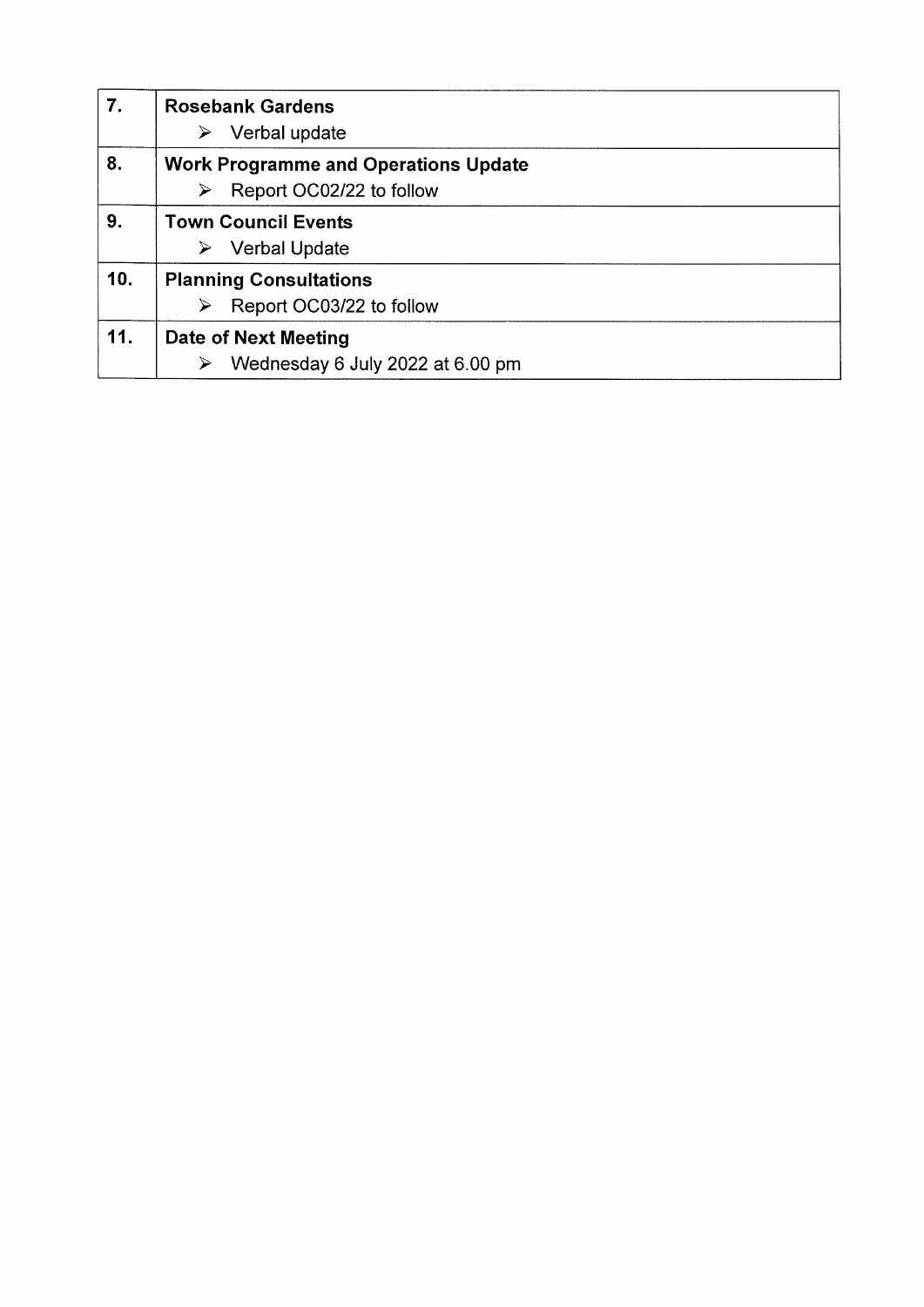#### **UNADOPTED**

## **MINUTES OF A MEETING OF THE OPERATIONS AND PLANNING COMMITTEE MALVERN TOWN COUNCIL Held in the Council Chamber, Belle Vue Terrace, Malvern on Wednesday 27 April 2022 at 6.00 pm**

C Palmer (Chairman) C Porter – Operations Manager

- C Fletcher (substitute for D Mead) L Wall Minute Clerk
- L Lambeth

J Leibrandt **Absent**

P Smith C Bovey

# **Present**<br> **Also in attendance**<br> **Also in attendance**<br> **Also in attendance**<br> **Also in attendance**

L Blake – Town Clerk

S Taylor **Contract Contract Contract Contract Contract Contract Contract Contract Contract Contract Contract Contract Contract Contract Contract Contract Contract Contract Contract Contract Contract Contract Contract Contr** D Watkins D Mead (apologies, substituted C Fletcher) N Morton

#### **99. APOLOGIES FOR ABSENCE**

Apologies received from Cllrs Lou Lowton and David Mead were **NOTED**.

Cllr Mead had substituted Cllr Clive Fletcher.

#### **100. DECLARATIONS OF INTEREST**

There were no declarations of interest.

### **101. MINUTES OF PREVIOUS MEETING**

It was **RESOLVED** that the minutes of the following meeting be approved and adopted as a correct record of the proceedings, and these were signed by the Chairman:

▶ Operations and Planning Committee meeting 22 March 2022.

### **PUBLIC PARTICIPATION**

Mr David Fellows of Land Research and Planning Associates Limited attended the meeting and gave a brief presentation to councillors, outlining his intention to submit a planning application in May/June 2022 for a development at his brotherin-law's farm on Guarlford Road. This will be to replace an existing barn with three single-storey Passivhaus carbon negative homes.

The Town Clerk explained that currently those applying for planning permission for larger schemes were encouraged to visit parish and town councils in advance of a planning application being submitted to keep them informed and to be open and transparent. Although at this point members could not make decisions, it was suggested that Mr Fellows attend a future meeting of the Operations and Planning Committee when this could be itemised on the agenda.

#### **102. REPLACEMENT OF TOWN COUNCIL VEHICLE**

Report OC01/22 was received and accepted.

The Operations Manager reminded members that the Environmental Strategy authorises the purchase of an electric replacement vehicle providing that the cost was no more than 30% higher than a standard vehicle.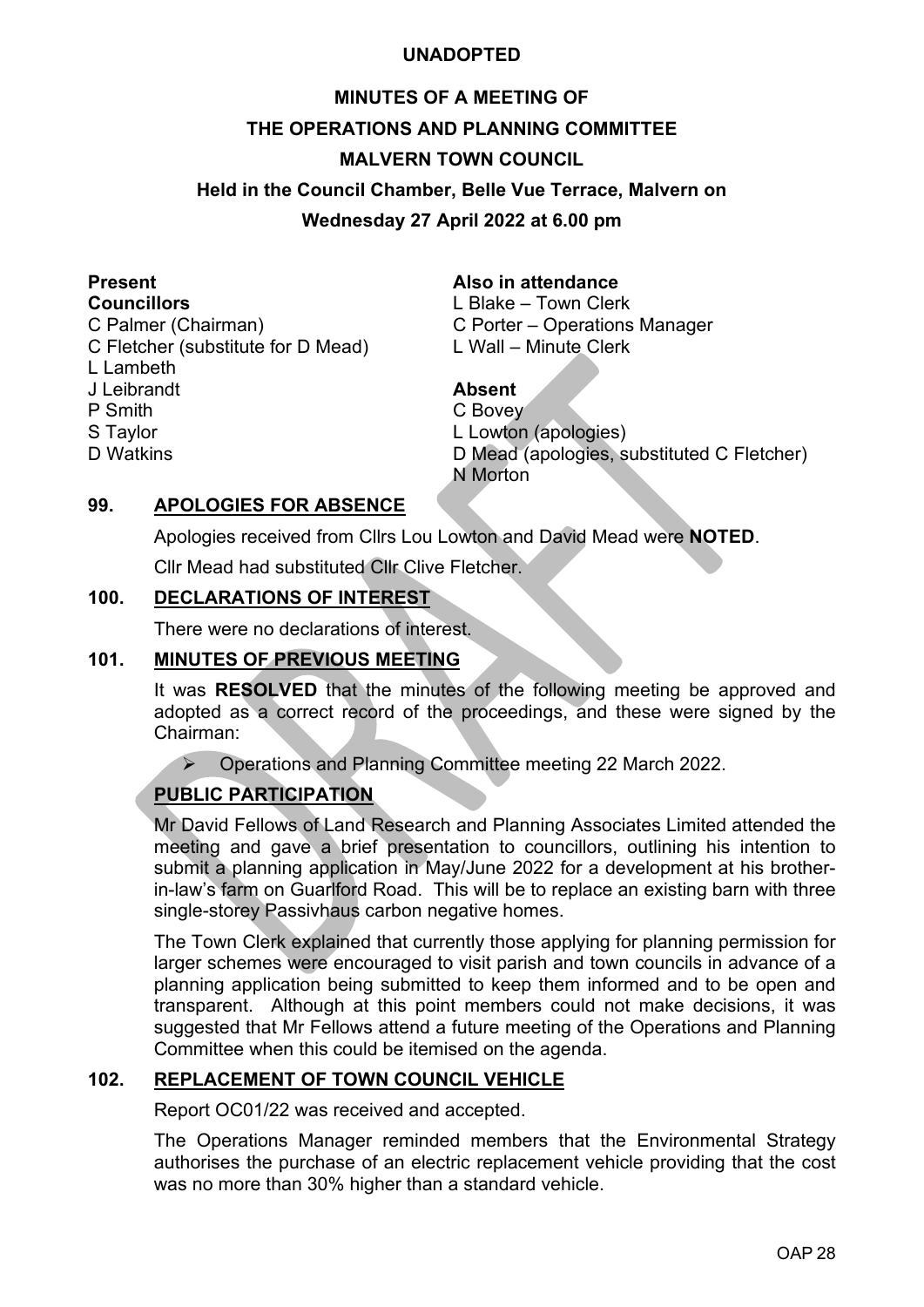#### **UNADOPTED**

A new vehicle had been included in the 2022/23 budget at a cost of £22,000. However, following investigations the purchase of an electric vehicle was not going to be possible in this financial year due to lack of supply and costs being approximately 60% higher.

Therefore, it was **RECOMMENDED** that the purchase of a new vehicle, included in the budget for 2022/23, be delayed and the situation be reviewed in six months' time as part of the budget process for 2023/24.

#### **103. TOWN COUNCIL EVENTS**

The Town Clerk gave a verbal update regarding two events due to take place at the weekend – the Health and Wellbeing Fair, and the Mayor's Peaks Challenge. There had been a slight reluctance of people wanting to commit to coming to these events, both as participants and exhibitors, but numbers were now sufficient for the walk and fair to take place.

Bands in the Park will start on Sunday 8 May with a variety of bands. There were some concerns over space available for the public now that the new play area extended further into Priory Park, but this will be monitored.

The Bands in the Park on Sunday 5 June will coincide with the Jubilee celebrations, and therefore extra entertainment has been booked, such as a vintage band, a brass band, Lindy Hop dancing and refreshments.

Also in celebration of the Jubilee, a gas beacon will be lit on Worcestershire beacon on the evening of Thursday 2 June, accompanied by bagpipes, a bugler and the Town Crier. This event will be led by Worcestershire County Council and supported by MHDC and MTC.

#### **104. ROSEBANK GARDENS**

The Operations Manager updated members on the following projects currently in progress at Rosebank Gardens:

- Repairs to the bus shelter are now well underway; the new parts are being fabricated and will be ready to fit in around 2-3 weeks, at which point quotations will be sought for new glazing. Prices are also coming in for the steel sheet cladding which will line the back wall.
- Fountain in Rosebank Gardens ground works have been completed but the original builder has now expressed a wish to pull out of the works, so a replacement is being sought. The Jenny Lind Society is due to visit on 1 October to see the finished fountain.

#### **105. WORK PROGRAMME**

Report OC02/22 was received and accepted.

The Operations Manager said that projects were completed with the exception of those mentioned above in the previous item, and under budget, and a new programme of works would be issued at the next Operations and Planning Committee meeting.

The demolition of the pavilion at Victoria Park was being organised.

Spring bedding was starting to look tired due to the lack of rain and would be removed soon.

#### **106. LEIGH AND BRANSFORD NEIGHBOURHOOD PLAN – REGULATION 16 CONSULTATION**

Report OC03/22 was received and accepted.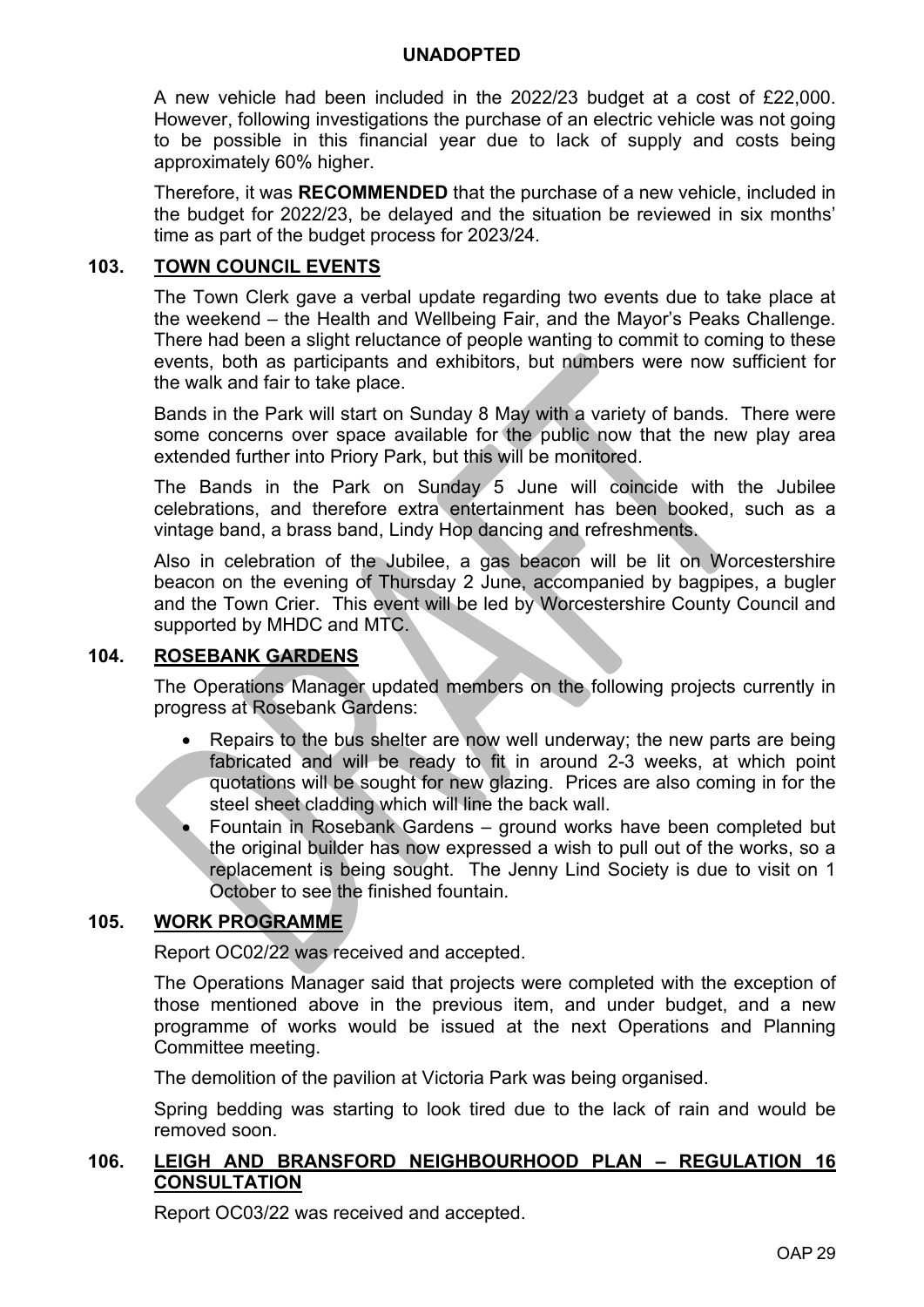#### **UNADOPTED**

The Town Clerk explained that the Town Council was a statutory consultee and as Malvern shared a boundary with Leigh and Bransford, members were invited to make comments if wished.

No comments were submitted.

#### **107. PLANNING CONSULTATIONS**

Report OC04/22 was **NOTED**.

No current planning applications were raised.

#### **108. DATE OF NEXT MEETING**

It was **AGREED** the next meeting of the Operations and Planning Committee would be held on Tuesday 7 June 2022 at 6.00 pm.

The meeting finished at 6.45 pm.

………………………………………………(Chairman)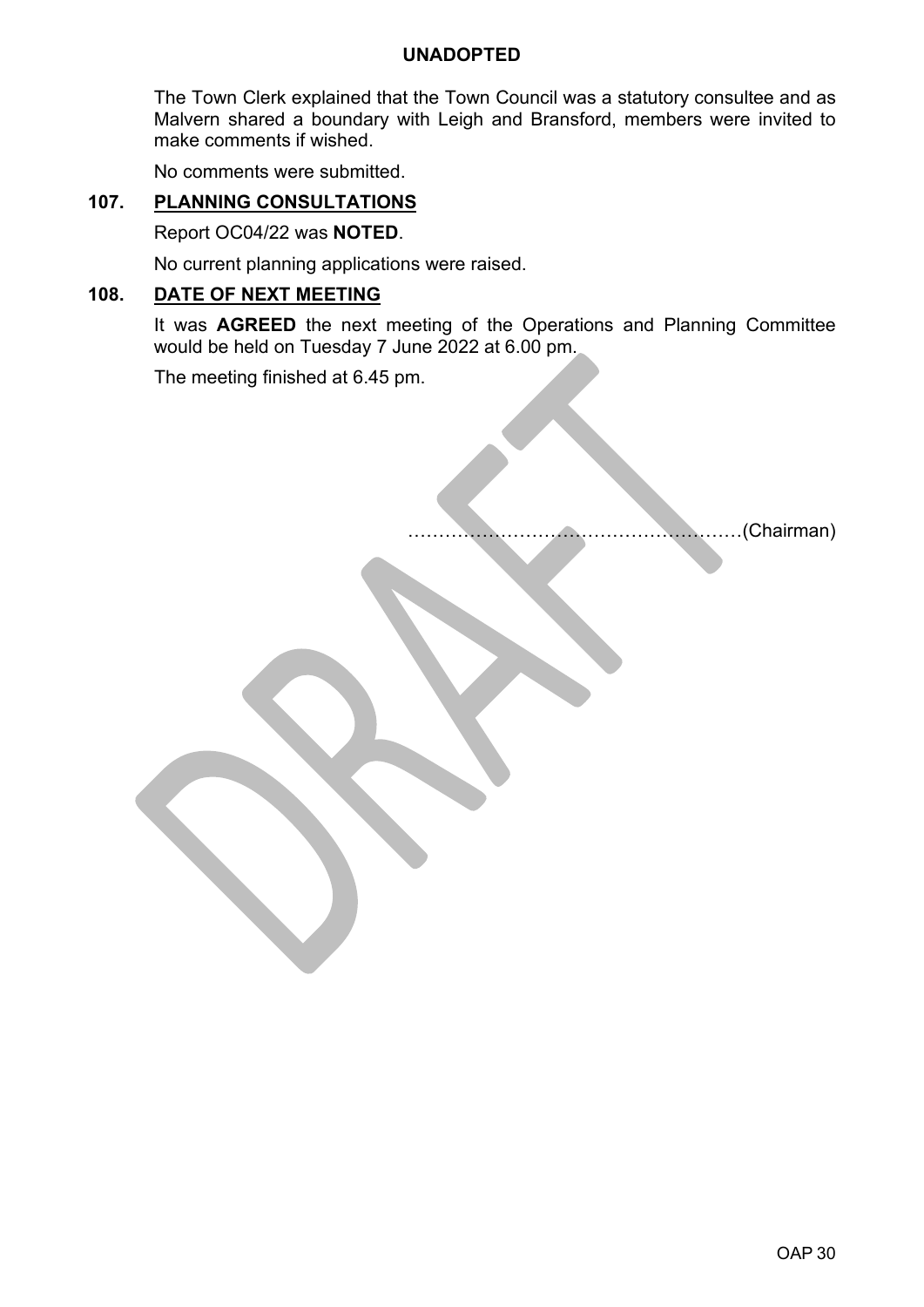## **A REPORT OF THE TOWN CLERK TO A MEETING OF THE OPERATIONS AND PLANNING COMMITTEE MALVERN TOWN COUNCIL**

#### **to be held on Tuesday 7 June 2022**

#### **in the Council Chamber, Belle Vue Terrace, Malvern, at 6.00 pm**

### **GRAVE RESTORATION PROPOSAL FROM FRIENDS OF MALVERN'S CEMETERIES**

#### **1. Purpose of Report**

1.1. For decision.

#### **2. Recommendation**

2.1. Operations and Planning Committee is recommended to consider and approve the restoration of graves as listed in 3.1 below within Great Malvern Cemetery. These works will be co-ordinated by the Friends of Malvern's Cemeteries and supported with grant applications by Malvern Civic Society to specifically fund these works.

#### **3. Background**

- 3.1. Officers of the Town Council have been approached by the Friends of Malvern's Cemeteries Group, to ask if the Town Council will grant permission for the restoration of the following graves:
	- Elmslie
	- Edward Chance
	- Lambert
	- Williamson
	- Severn Burrows
	- Dr Weir
- 3.2. For any works to be carried out to a memorial or grave, the grave owner's permission must be given. If the registered grave owner is no longer alive, then it must be shown that reasonable efforts have been made to contact any living relatives.
- 3.3. Permission to restore the six graves as listed should therefore only be given if the Friends of Malvern's Cemeteries agree to make all reasonable efforts to secure the owner's permission.
- 3.4. The Friends of Malvern's Cemeteries will co-ordinate this work and will apply for grant funding for these restoration works in conjunction with Malvern Civic Society. The detail of these works will need to be approved by the Operations Manager as with any other memorial work and will need to be carried out by a NAMM registered stonemason.
- 3.5. Permission has also been requested to list certain graves within the cemetery. Officers would advise against this due to the restrictive binds of listing and the fact that under Town Council ownership, these assets are afforded protection. Listing could bring onerous financial liabilities on either the Town Council or surviving relatives as grave owners.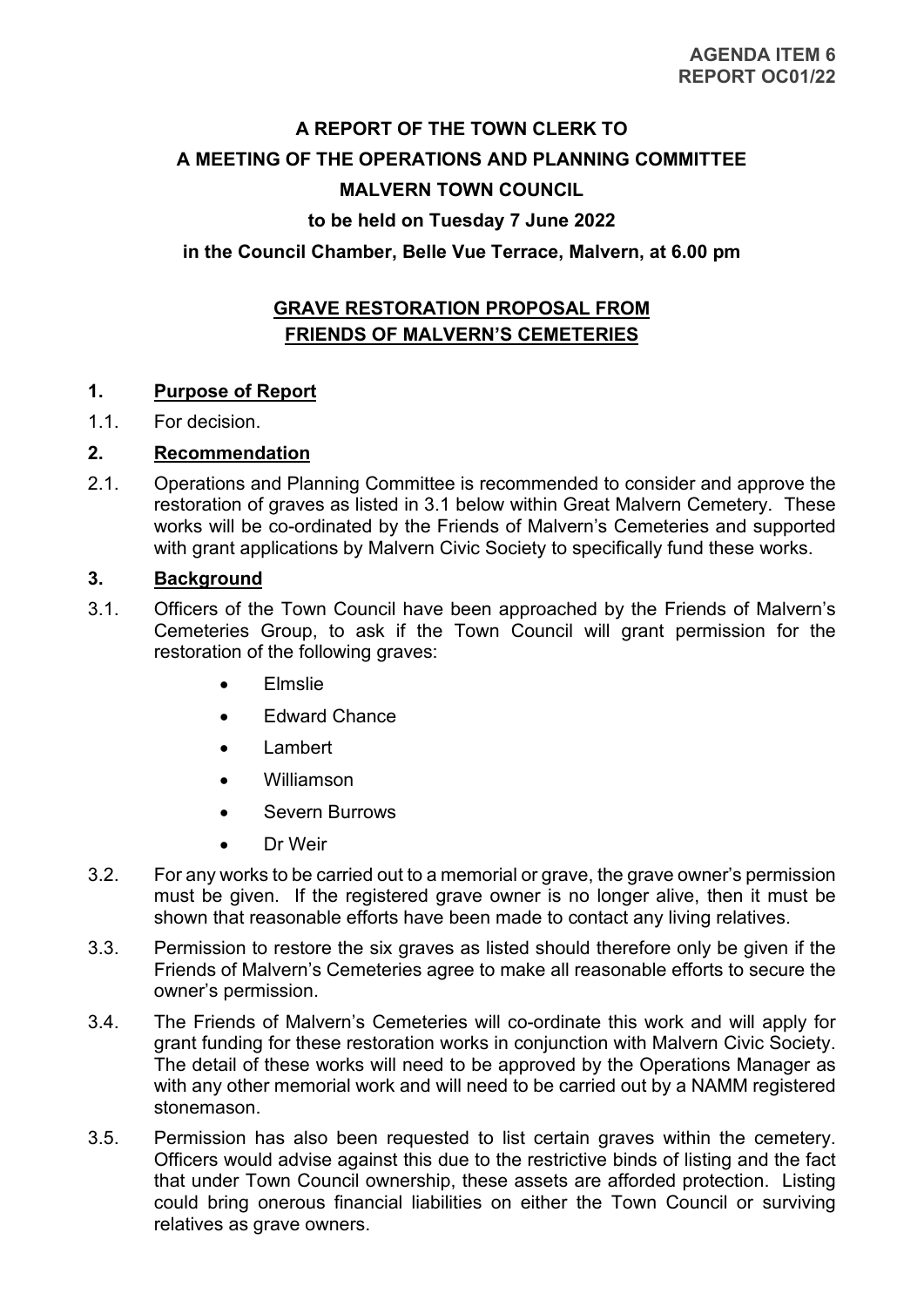#### **4. Financial Implications**

4.1. None – funding will be secured by the Friends of Malvern Cemeteries.

#### **5. Legal Implications**

- 5.1. The Local Cemeteries Order 1977 states that a fair and reasonable effort must be made to contact living relatives before works to a grave are undertaken.
- 5.2. In the absence of any living relatives, ownership reverts to the burial authority which is Malvern Town Council.

End

Linda Blake **Town Clerk**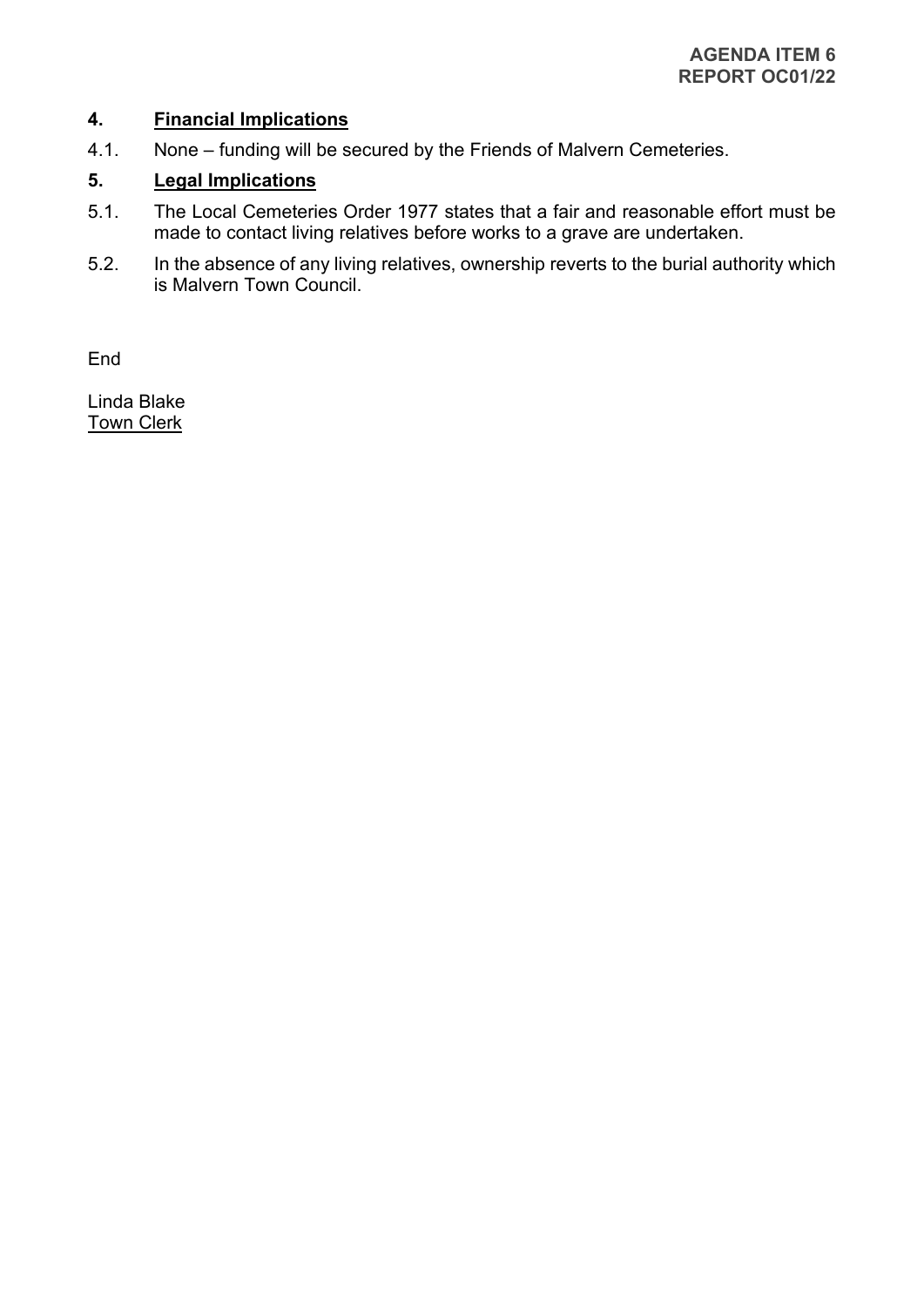|                                                         | 2022  |     |      |      |     |     | 2023 |     |     | <b>COMPLETION DATE</b> |     |       |  |
|---------------------------------------------------------|-------|-----|------|------|-----|-----|------|-----|-----|------------------------|-----|-------|--|
|                                                         | April | May | June | July | Aug | Sep | Oct  | Nov | Dec | Jan                    | Feb | March |  |
| <b>Victoria Park</b>                                    |       |     |      |      |     |     |      |     |     |                        |     |       |  |
| Pitch refurbishment                                     |       |     |      |      |     |     |      |     |     |                        |     |       |  |
| Replace trim trail                                      |       |     |      |      |     |     |      |     |     |                        |     |       |  |
|                                                         |       |     |      |      |     |     |      |     |     |                        |     |       |  |
| <b>Dukes Meadow</b>                                     |       |     |      |      |     |     |      |     |     |                        |     |       |  |
| Pitch refurbishment                                     |       |     |      |      |     |     |      |     |     |                        |     |       |  |
| Tarmac pathway from Sherrards Green Road to DM          |       |     |      |      |     |     |      |     |     |                        |     |       |  |
|                                                         |       |     |      |      |     |     |      |     |     |                        |     |       |  |
| <b>Lower Howsell</b>                                    |       |     |      |      |     |     |      |     |     |                        |     |       |  |
| Pitch refurbishment                                     |       |     |      |      |     |     |      |     |     |                        |     |       |  |
|                                                         |       |     |      |      |     |     |      |     |     |                        |     |       |  |
| <b>Great Malvern Cemetery</b>                           |       |     |      |      |     |     |      |     |     |                        |     |       |  |
| Reinstatement of memorials                              |       |     |      |      |     |     |      |     |     |                        |     |       |  |
| Tarmaccing of cemetery roadway                          |       |     |      |      |     |     |      |     |     |                        |     |       |  |
|                                                         |       |     |      |      |     |     |      |     |     |                        |     |       |  |
| <b>Rosebank Gardens</b>                                 |       |     |      |      |     |     |      |     |     |                        |     |       |  |
| Replace fencing, refurbish footpath on western boundary |       |     |      |      |     |     |      |     |     |                        |     |       |  |
| New fountain project                                    |       |     |      |      |     |     |      |     |     |                        |     |       |  |
| Renovation of bus shelter outside RBG                   |       |     |      |      |     |     |      |     |     |                        |     |       |  |
|                                                         |       |     |      |      |     |     |      |     |     |                        |     |       |  |
| <b>Michaels Crescent</b>                                |       |     |      |      |     |     |      |     |     |                        |     |       |  |
| Refurbishment of play area                              |       |     |      |      |     |     |      |     |     |                        |     |       |  |
|                                                         |       |     |      |      |     |     |      |     |     |                        |     |       |  |
| <b>Various</b>                                          |       |     |      |      |     |     |      |     |     |                        |     |       |  |
| Wetpour renewal - ongoing                               |       |     |      |      |     |     |      |     |     |                        |     |       |  |
| Removal of spring bedding                               |       |     |      |      |     |     |      |     |     |                        |     |       |  |
| Planting of summer bedding                              |       |     |      |      |     |     |      |     |     |                        |     |       |  |
| Removal of summer bedding                               |       |     |      |      |     |     |      |     |     |                        |     |       |  |
| Planting of spring bedding                              |       |     |      |      |     |     |      |     |     |                        |     |       |  |
| Hedgecutting                                            |       |     |      |      |     |     |      |     |     |                        |     |       |  |
| Goal post dismantle/erection                            |       |     |      |      |     |     |      |     |     |                        |     |       |  |
| Topping up of graves                                    |       |     |      |      |     |     |      |     |     |                        |     |       |  |
| Christmas lights (erect and dismantle)                  |       |     |      |      |     |     |      |     |     |                        |     |       |  |
| Malvern in Bloom                                        |       |     |      |      |     |     |      |     |     |                        |     |       |  |
|                                                         |       |     |      |      |     |     |      |     |     |                        |     |       |  |
| <b>Machinery Replacement</b>                            |       |     |      |      |     |     |      |     |     |                        |     |       |  |
| Mower                                                   |       |     |      |      |     |     |      |     |     |                        |     |       |  |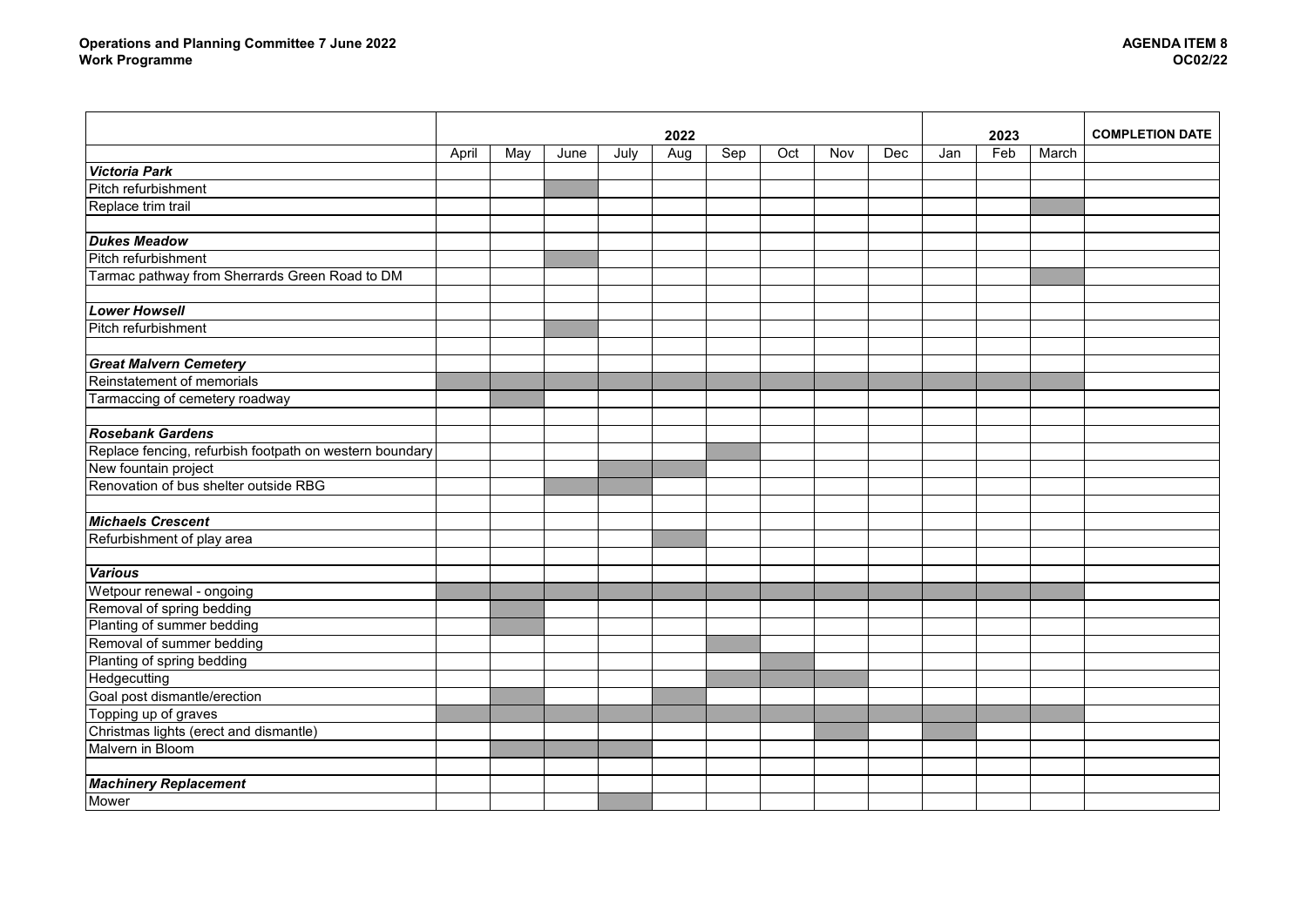## **A REPORT OF THE TOWN CLERK TO A MEETING OF THE OPERATIONS AND PLANNING COMMITTEE MALVERN TOWN COUNCIL**

#### **to be held on Tuesday 7 June 2022**

#### **in the Council Chamber, Belle Vue Terrace, Malvern, at 6.00 pm**

### **PLANNING CONSULTATIONS**

#### **1. Purpose of Report**

1.1. For comment as necessary.

#### **2. Recommendation**

- 2.1. The Committee is recommended to note and comment on:
	- i. Specific planning applications raised by Ward members, Officers or requested by members of the public.
	- ii. Any major planning applications currently being considered.
	- iii. Any 'live' planning applications as circulated on the weekly planning lists and on the planning application log attached at Appendix A.
- 2.2. The Committee is recommended to nominate a Councillor to speak on behalf of the Town Council at MHDC's Southern Area Planning Committee where relevant.

#### **3. Background**

- 3.1. A list of planning applications is sent to members each week. Following a change in the Council's policy dating from December 2013, members are now asked to consider both major and minor applications and comment as appropriate.
- 3.2. No applications have been raised by ward members.
- 3.3. Other 'live' applications from the planning log can be raised by Committee members at the meeting. Full details of the applications are available by clicking on the relevant link below.
- 3.4. Members are asked to look at details of any planning applications for discussion before the meeting to allow an expeditious decision-making process.
- 3.5. Members are reminded that the Town Council is a consultee in the planning process and the comments that Council makes will go forward to the District Council as part of the planning application process. Therefore, comments should relate to material planning considerations so that they will be properly considered.
- 3.6. If a Councillor is nominated to speak at an MHDC SAPC meeting, Town Council Officers will await the application being listed on an agenda and will register the Councillor to speak through the agreed procedure.

#### **4. Financial Implications**

4.1. None pertaining to this report.

#### **5. Legal Implications**

5.1. None pertaining to this report.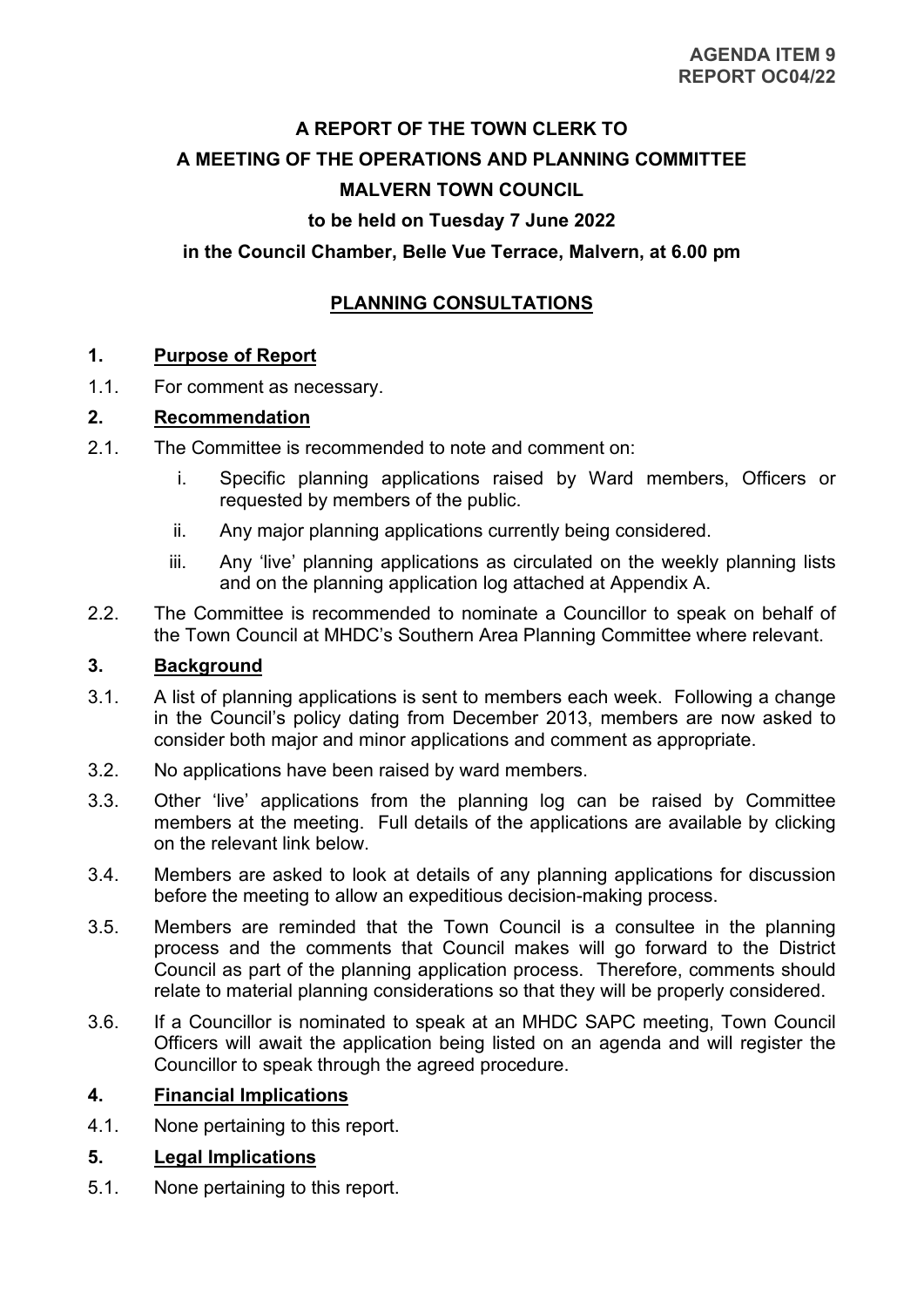End

Linda Blake Town Clerk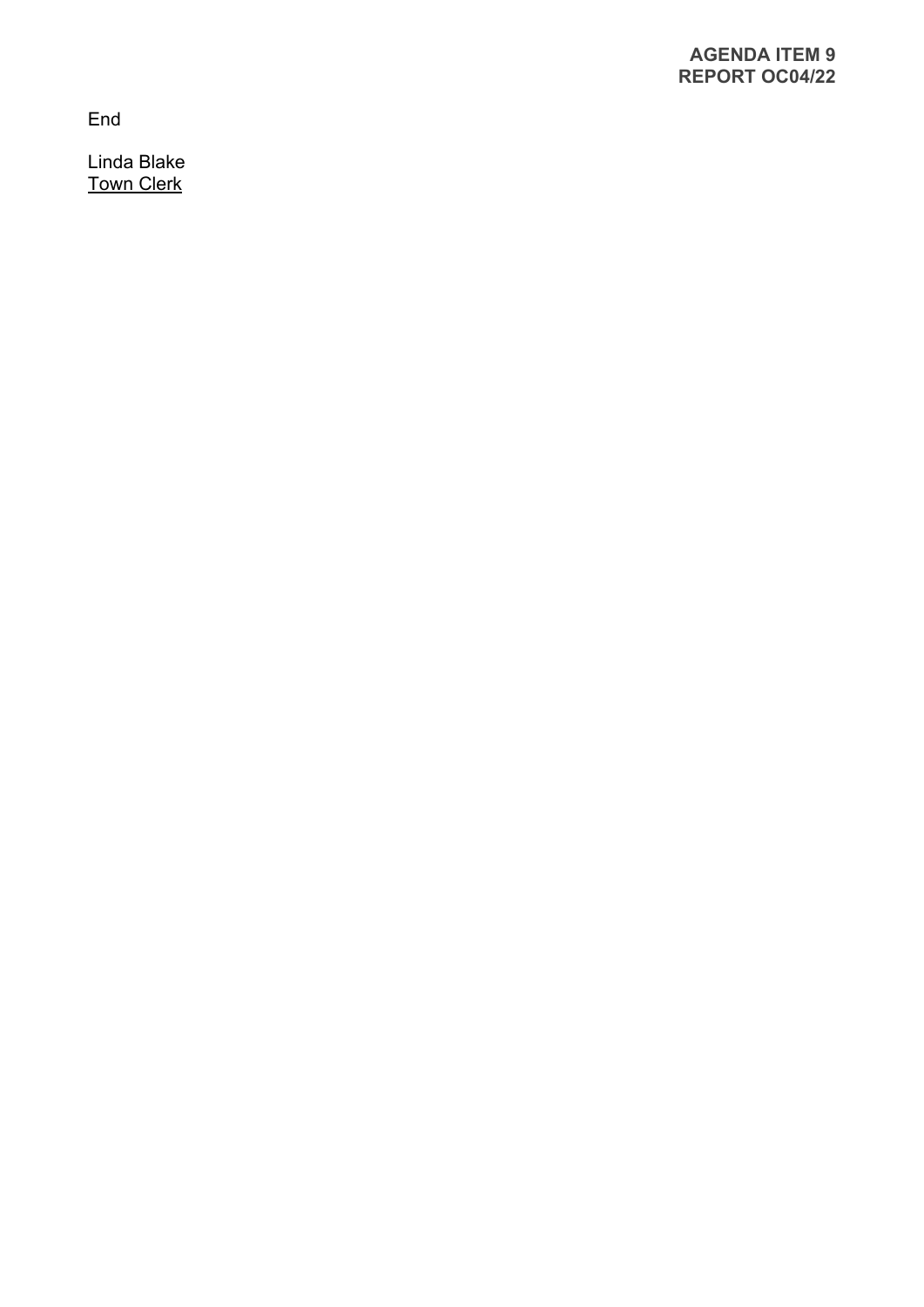**AGENDA ITEM 9 APPENDIX A**

| <b>Application number</b>                                 | Location                                                                   | <b>Ward</b>          | <b>Description of works</b>                                                                                                                                                                                                                                                                                                                                                    | <b>Applicant</b>                              | <b>Comment</b><br>deadline |
|-----------------------------------------------------------|----------------------------------------------------------------------------|----------------------|--------------------------------------------------------------------------------------------------------------------------------------------------------------------------------------------------------------------------------------------------------------------------------------------------------------------------------------------------------------------------------|-----------------------------------------------|----------------------------|
| M/22/00626/HP                                             | 37 Broadlands Drive,<br>Malvern, WR14 1PW                                  | West                 | Proposed first floor side extension                                                                                                                                                                                                                                                                                                                                            | Mr & Mrs<br>Godwin                            | 08/06/2022                 |
| M/22/00479/LB                                             | <b>Great Buckmans</b><br>Farm, Lower Howsell<br>Road, Malvern, WR14<br>1UX | Link                 | Existing gate to be removed and replaced with new<br>electric gates and additional landscaping to front<br>boundary.                                                                                                                                                                                                                                                           | Mrs Vafiadis                                  | 08/06/2022                 |
| M/22/00677/FUL                                            | 36 Longridge Road,<br>Malvern, WR14 3JB                                    | Chase                | Amendments to plot 3 on previously approved scheme                                                                                                                                                                                                                                                                                                                             | Mr P M Brookes                                | 08/06/2022                 |
| M/22/00634/HP<br><b>Associated ref:</b><br>M22/00479/LB   | <b>Great Buckmans</b><br>Farm, Lower Howsell<br>Road, Malvern, WR14<br>1UX | Link                 | Existing gate to be removed and replaced with new<br>electric gates and additional landscaping to front<br>boundary.                                                                                                                                                                                                                                                           | Mrs Vafiadis                                  | 08/06/2022                 |
| M/22/00643/FUL                                            | Northcot, Como Road,<br>Malvern, WR14 2TH                                  | Priory               | Demolition of existing side extension connected to<br>Northcot and erection of new dwelling and detached<br>garage.                                                                                                                                                                                                                                                            | Mr Jonathan<br>Roe                            | 14/06/2022                 |
| M/22/00734/ADV                                            | Partnership House,<br>Grovewood Road,<br>Malvern, WR14 1GD                 | Link                 | Two internally illuminated wall hanging signs mounted to<br>the face of the building (Sign A) One vinyl film logo applied<br>to the glass of entrance lobby (Sign B) One vinyl film<br>opening times panel and image (Sign C) One internally<br>illuminated double faced double pole boundary sign (Sign<br>D) One externally illuminated freestanding plinth sign (Sign<br>E) | Aldi Stores Ltd                               | 15/06/2022                 |
| M/22/00136/HP planning<br>appeal                          | 21 Meadow Road,<br>Malvern, WR14 2RZ                                       | Link                 | Retrospective application for erection of a fence                                                                                                                                                                                                                                                                                                                              | Mrs Natalie Ray                               |                            |
| M/22/00742/LB &<br><b>Associated Ref:</b><br>21/01014/FUL | <b>United Reformed</b><br>Church, Queens Drive,<br>Malvern                 | Priory               | Conversion of Church into Three Dwellings                                                                                                                                                                                                                                                                                                                                      | Mr Richard<br>Simmonds                        | 15/06/2022                 |
| 21/02279/OUT                                              | Land At (Os 7759<br>4897), Grit Lane,<br>Malvern                           | <b>Dyson Perrins</b> | Outline application for the erection of 1no. self-build<br>dwelling including details of access. All other matters<br>reserved.                                                                                                                                                                                                                                                | <b>Tessa Rowberry</b><br>and Stephen<br>Grice | 16/06/2022                 |
| M/22/00641/HP                                             | 61 Howsell Road,<br>Malvern, WR14 1TH                                      | Link                 | Single storey garage and amendments to existing gated<br>access to improve safety.                                                                                                                                                                                                                                                                                             | Mr S Lakin                                    | 17/06/2022                 |
| M/22/00706/FUL                                            | Traplet House, 1<br>Pendragon Close,                                       | Link                 | Erection of an industrial building ancillary to existing<br>industrial options                                                                                                                                                                                                                                                                                                 | Mr Ian Hughes                                 | 20/06/2022                 |